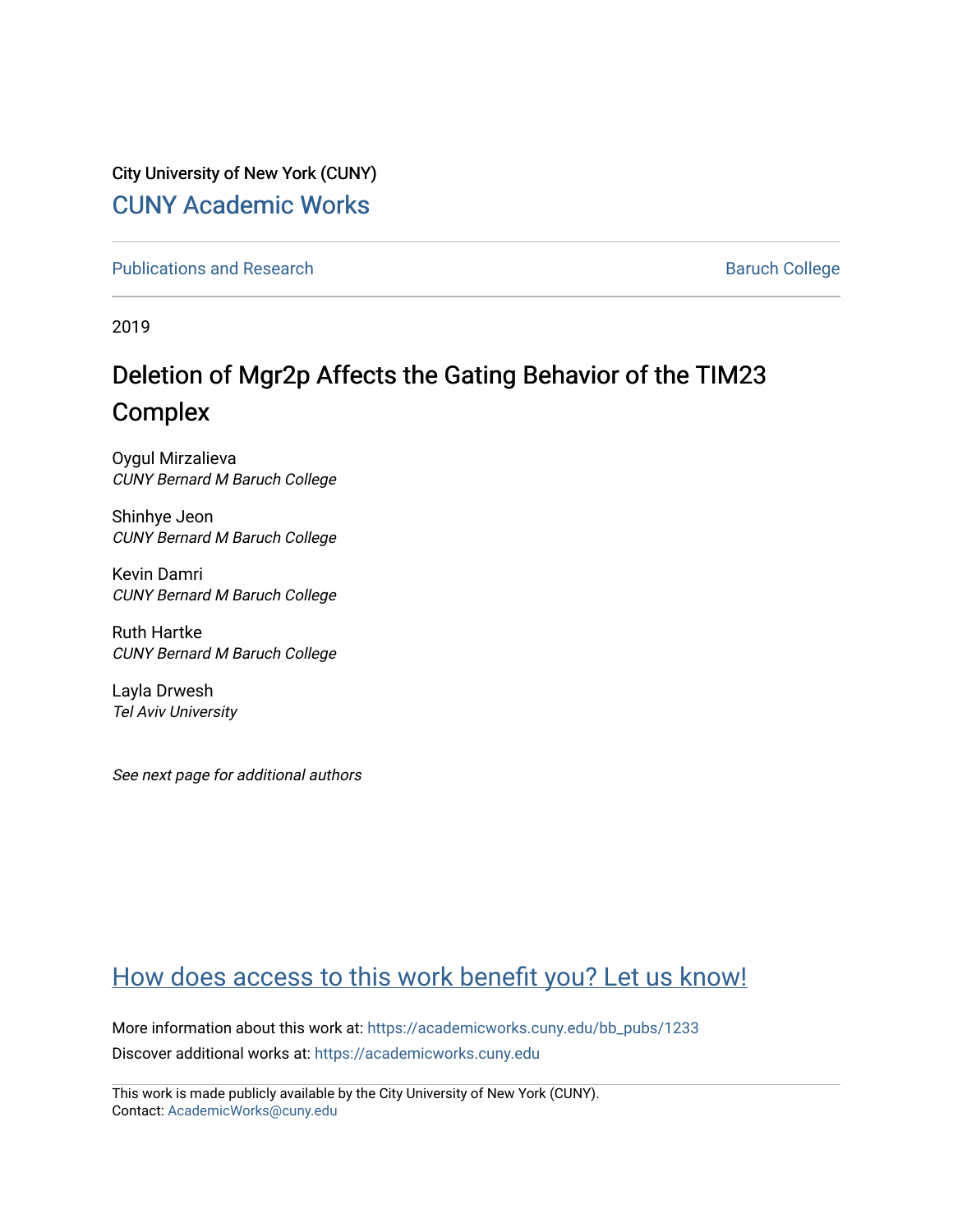### Authors

Oygul Mirzalieva, Shinhye Jeon, Kevin Damri, Ruth Hartke, Layla Drwesh, Keren Demishtein-Zohary, Abdussalam Azem, Cory D. Dunn, and Pablo M. Peixoto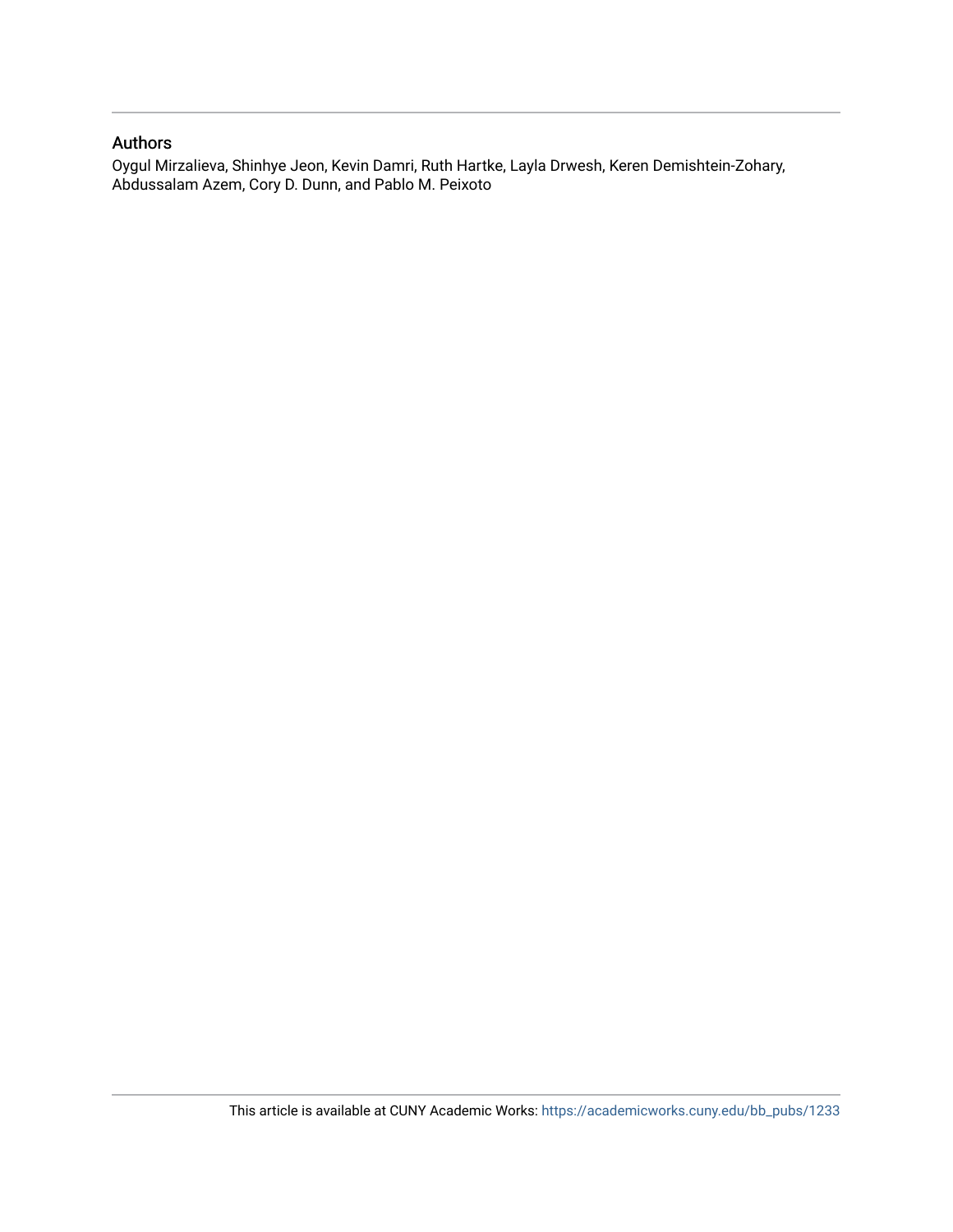



# [Deletion of Mgr2p Affects the Gating](https://www.frontiersin.org/articles/10.3389/fphys.2018.01960/full) Behavior of the TIM23 Complex

[Oygul Mirzalieva](http://loop.frontiersin.org/people/665801/overview)<sup>1</sup>, [Shinhye Jeon](http://loop.frontiersin.org/people/623741/overview)<sup>1</sup>, Kevin Damri<sup>1</sup>, [Ruth Hartke](http://loop.frontiersin.org/people/637993/overview)<sup>1</sup>, Layla Drwesh<sup>2</sup>, Keren Demishtein-Zohary<sup>2</sup>, [Abdussalam Azem](http://loop.frontiersin.org/people/55843/overview)<sup>2</sup>, [Cory D. Dunn](http://loop.frontiersin.org/people/624659/overview)<sup>3,4</sup> and [Pablo M. Peixoto](http://loop.frontiersin.org/people/153459/overview)<sup>1,5\*</sup>

<sup>1</sup> Department of Natural Sciences, Baruch College, The City University of New York, New York City, NY, United States, <sup>2</sup> Department of Biochemistry and Molecular Biology, The George S. Wise Faculty of Life Sciences, Tel Aviv University, Tel Aviv, Israel, <sup>3</sup> Institute of Biotechnology, Helsinki Institute of Life Science, University of Helsinki, Helsinki, Finland, 4 Department of Molecular Biology and Genetics, Koç University, Istanbul, Turkey, <sup>5</sup> MCD Program, The Graduate Center, The City University of New York, New York City, NY, United States

#### **OPEN ACCESS**

#### Edited by:

Tatiana Rostovtseva, National Institutes of Health (NIH), United States

#### Reviewed by:

Johannes M. Herrmann, Technische Universität Kaiserslautern, **Germany** Adam Szewczyk, Nencki Institute of Experimental Biology (PAS), Poland

> \*Correspondence: Pablo M. Peixoto Pablo.Peixoto@baruch.cuny.edu

#### Specialty section:

This article was submitted to Mitochondrial Research, a section of the journal Frontiers in Physiology

Received: 01 October 2018 Accepted: 28 December 2018 Published: 15 January 2019

#### Citation:

Mirzalieva O, Jeon S, Damri K, Hartke R, Drwesh L, Demishtein-Zohary K, Azem A, Dunn CD and Peixoto PM (2019) Deletion of Mgr2p Affects the Gating Behavior of the TIM23 Complex. Front. Physiol. 9:1960. doi: [10.3389/fphys.2018.01960](https://doi.org/10.3389/fphys.2018.01960) The TIM23 complex is a hub for translocation of preproteins into or across the mitochondrial inner membrane. This dual sorting mechanism is currently being investigated, and in yeast appears to be regulated by a recently discovered subunit, the Mgr2 protein. Deletion of Mgr2p has been found to delay protein translocation into the matrix and accumulation in the inner membrane. This result and other findings suggested that Mgr2p controls the lateral release of inner membrane proteins harboring a stop-transfer signal that follows an N-terminal amino acid signal. However, the mechanism of lateral release is unknown. Here, we used patch clamp electrophysiology to investigate the role of Mgr2p on the channel activity of TIM23. Deletion of Mgr2p decreased normal channel frequency and increased occurrence of a residual TIM23 activity. The residual channel lacked gating transitions but remained sensitive to synthetic import signal peptides. Similarly, a G145L mutation in Tim23p displaced Mgr2p from the import complex leading to gating impairment. These results suggest that Mgr2p regulates the gating behavior of the TIM23 channel.

#### Keywords: Mgr2, TIM23, mitochondria, reactive oxygen species, protein import

# INTRODUCTION

The biogenesis of most proteins in the mitochondrial matrix and the inner membrane relies on the function of the TIM23 complex. The list of imported proteins includes regulators of core metabolic functions [\(Sass et al.,](#page-6-0) [2003;](#page-6-0) [Danczak-Pazdrowska et al.,](#page-5-0) [2012\)](#page-5-0), mitochondrial dynamics [\(Herlan et al.,](#page-5-1) [2004;](#page-5-1) [Ishihara et al.,](#page-5-2) [2006\)](#page-5-2), and of mitophagy [\(Jin](#page-5-3) [et al.,](#page-5-3) [2010\)](#page-5-3), which underlies the importance of TIM23 to mitochondrial function. The core of the TIM23 complex contains a pore that is essential for protein insertion into or translocation across the inner membrane. The pore is permeable to proteins harboring a structurally conserved amino-terminal acid domain or "presequence" which warrants translocation into the matrix, unless that domain is followed by a hydrophobic "stop-transfer" amino acid sequence [\(Bohnert et al.,](#page-5-4) [2010\)](#page-5-4). The gating of this protein-selective pore has been extensively studied in patch clamp experiments on isolated mitochondrial membranes. Patch clamping was also instrumental to functional dissection the main TIM23 components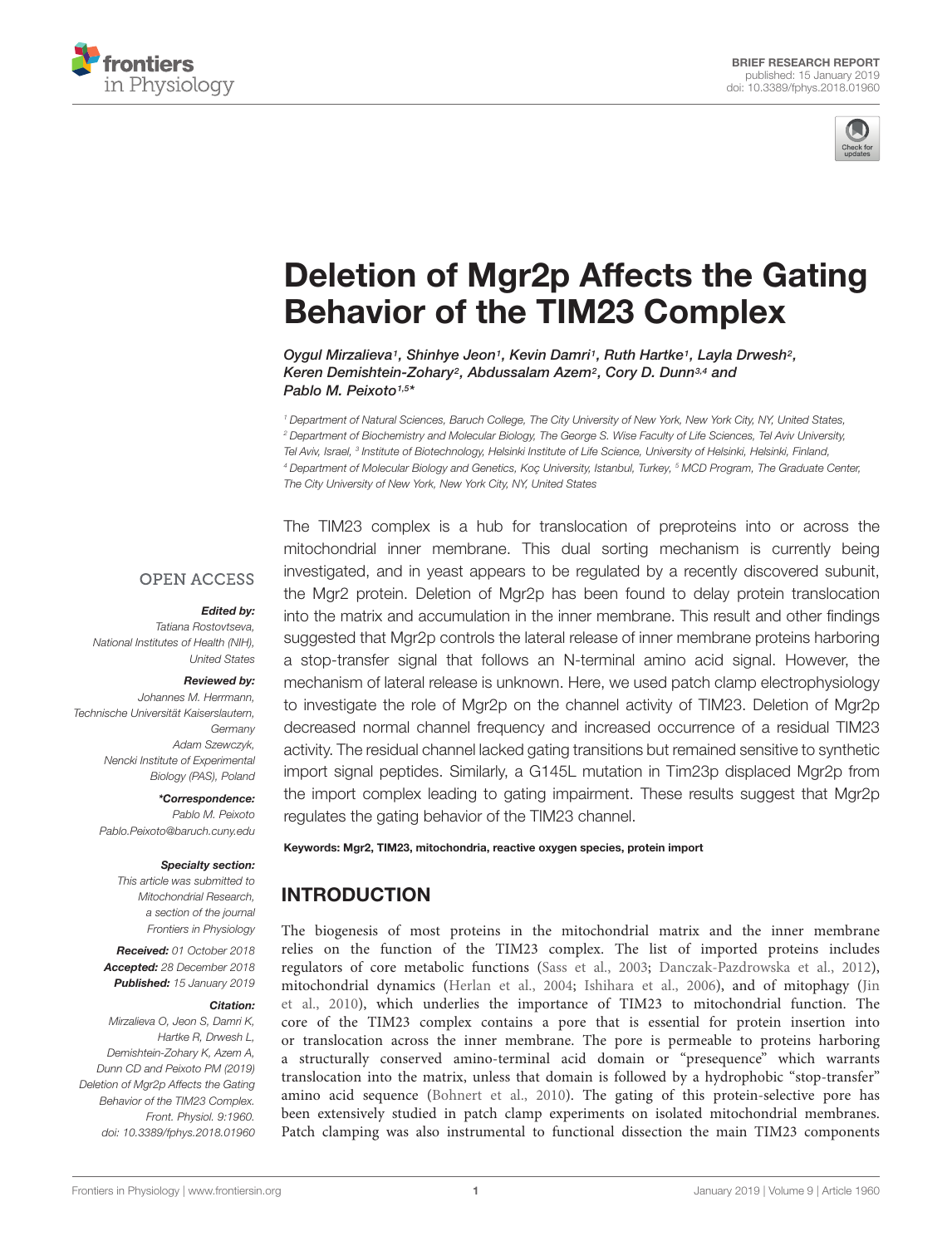[\(Lohret et al.,](#page-5-5) [1997;](#page-5-5) [Kinnally et al.,](#page-5-6) [2000;](#page-5-6) [Martinez-Caballero](#page-5-7) [et al.,](#page-5-7) [2007a\)](#page-5-7). There are five membrane-spanning TIM23 subunits: Tim23p and Tim17p are thought to be the pore components [\(Martinez-Caballero et al.,](#page-5-7) [2007a\)](#page-5-7); Tim50p is the main presequence receptor and a putative structural scaffold that links TIM23 to the outer membrane import complex (TOM) [\(Mokranjac et al.,](#page-5-8) [2009\)](#page-5-8); Tim21p is a transient subunit that has been shown to interact with TOM or with respiratory complexes [\(Chacinska et al.,](#page-5-9) [2005\)](#page-5-9); Mgr2p/Romo1 bridges TIM23 to the presequence translocase-associated motor (PAM) and is thought to regulate the lateral release of proteins harboring stop-transfer sequences. Interestingly, there is contrasting evidence that Tim21p either prevents or facilitates the coupling between TIM23 and PAM [\(Gebert et al.,](#page-5-10) [2012;](#page-5-10) [Ieva et al.,](#page-5-11) [2014\)](#page-5-11). Moreover, the protein Pam18p reportedly regulates this coupling by displacing Mgr2p and promoting anterograde import of matrix-targeted proteins [\(Schendzielorz et al.,](#page-6-1) [2018\)](#page-6-1).

The conserved Mgr2 protein was firstly identified in a genetic screen searching for genes required for survival of yeast cells lacking mitochondrial DNA [\(Dunn et al.,](#page-5-12) [2006\)](#page-5-12). Several studies on the mammalian variant, Romo1 (reactive oxygen species modulator 1) suggested its involvement in regulation of mitochondrial morphology and apoptosis [\(Chung et al.,](#page-5-13) [2006;](#page-5-13) [Zhao et al.,](#page-6-2) [2009;](#page-6-2) [Kim et al.,](#page-5-14) [2010;](#page-5-14) [Norton et al.,](#page-5-15) [2014\)](#page-5-15). More recent studies showed that Mgr2p could be copurified with the TIM23 complex. In mitochondria lacking Mgr2p, the TIM23 complex was devoid of Tim21p and was no longer associated with the PAM complex [\(Gebert et al.,](#page-5-10) [2012\)](#page-5-10). As a consequence, substrates normally directed to the matrix accumulated at the inner membrane [\(Ieva et al.,](#page-5-11) [2014\)](#page-5-11). On the other hand, overexpression of Mgr2p enhanced sorting of proteins into the matrix. Taken together, these results supported the interpretation that Mgr2p regulates the dual sorting function of TIM23. However, it is unknown whether Mgr2p impacts the channel activity of TIM23. Here, we address this question using patch clamp electrophysiology. Our results indicate that Mgr2p deletion impacts the channel gating behavior, which may impinge upon its role in the dual sorting function of the TIM23 complex.

# MATERIALS AND METHODS

## Yeast Strains and Isolation of Mitochondrial Inner Membranes

Saccharomyces cerevisiae WT (MATa his $3\Delta1$  leu $2\Delta0$  met15 $\Delta0$ ura3 $\Delta$ 0; BY4741) and mgr2 $\Delta$  (MATa his3 $\Delta$ 1 leu2 $\Delta$ 0 met15 $\Delta$ 0  $ura3\Delta0$  mgr2 $\Delta kanMX4$ ; EUROSCARF Y02154) mutant strains generated in the S288C background were grown at 32◦C, 225 rpm in YPLac medium to OD600 of 1.0. The TIM23 and tim23-G145L mutant strains [\(Demishtein-Zohary et al.,](#page-5-16) [2015\)](#page-5-16) were grown in YPLac to OD 1.0 at 24◦C, 120 rpm.

Respiring mitochondrial inner membranes were extracted from 2 g of yeast pellets by differential centrifugation and treated in a French press. After purification, the inner membranes were reconstituted in proteoliposomes [\(Peixoto et al.,](#page-6-3) [2007\)](#page-6-3). Briefly, 5 µg membranes and 1 mg small phosphatidylcholine (Sigma-Aldrich) liposomes were mixed in 5 mM HEPES (N-2 hydroxyethylpiperazine-N'-2-ethanesulfonic acid, pH 7.4), and dotted on a glass slide. The dots were dehydrated for ∼3 h and then rehydrated overnight with 150 mM KCl and 5 mM HEPES, pH 7.4, at 4℃. Once reconstituted, the membranes were harvested with 0.5 mL of the same media and stored in small aliquots at −80◦C.

### Pull-Down Assays

Mitochondrial pellets (300 µg) from TIM23 and tim23-G145L strains were processed for pull down assays as previously described [\(Ieva et al.,](#page-5-11) [2014\)](#page-5-11). Briefly, mitochondrial extracts were incubated with 30  $\mu$ L Ni<sup>2+</sup>–nitrilotriacetic acid–agarose beads (Hylabs) and 250  $\mu$ L pull-down buffer in 0.05% digitonin. After 45 min incubation in a rolling shaker at 40◦C, the mitochondrial samples were centrifuged at 1000  $g$  for 1 min, unbound fractions (supernatant) were collected, and the bound fractions (pellet) were washed three times with 250 µl of pull-down buffer supplemented with 0.05% digitonin. These fractions were analyzed by immunoblotting with anti-Tim17p, anti-Tim23p, anti-Tim50p, and anti-Mgr2p antibodies.

# Patch Clamping

Patch-clamp procedures and analyses were described elsewhere [\(Peixoto et al.,](#page-6-3) [2007\)](#page-6-3). The patch solution was 150 mM KCl and 5 mM HEPES, pH 7.4 both in the pipette and in the bath (symmetrical conditions). TIM23 channel identity was confirmed by bath perfusion with 5  $\mu$ M yCoxIV<sub>(1−13)</sub> presequence. Currents with abnormal gating properties but with  $yCoxIV_{(1-13)}$  sensitivity were ascribed as "residual" Tim23 channels. Currents were recorded from at least three individual inner membrane preparations from each yeast strain. Voltage clamp was performed with the excised configuration of the patch-clamp technique using an Axopatch 200 or Dagan 3900 amplifier. Currents were low-pass filtered at 2 kHz and digitized with a sampling rate of 5 kHz using a Digidata 1322A digitizer and Clampex 8.2 software (Axon Instruments). Clampfit 8.2 (Axon Instruments) and WinEDR 2.3.3 (Strathclyde Electrophysiological Software; courtesy of J. Dempster, University of Strathclyde, United Kingdom) were used for analysis of channel activity.

# RESULTS AND DISCUSSION

The multi-subunit TIM23 complex is the main pathway for protein import into the mitochondrial inner membrane and the matrix [\(Schulz et al.,](#page-6-4) [2015\)](#page-6-4). Despite intensive characterization over the previous decades, new TIM23 subunits and interaction partners continue to emerge. More recently, co-precipitation studies have identified the Mgr2 subunit, which is believed to serve as a "gatekeeper" for protein sorting in the yeast mitochondrial inner membrane. Based on in vitro protein import experiments into yeast mitochondrial fractions either lacking or overexpressing Mgr2p, it was suggested that this new subunit regulates the lateral release of preproteins into the inner membrane. Mgr2p was shown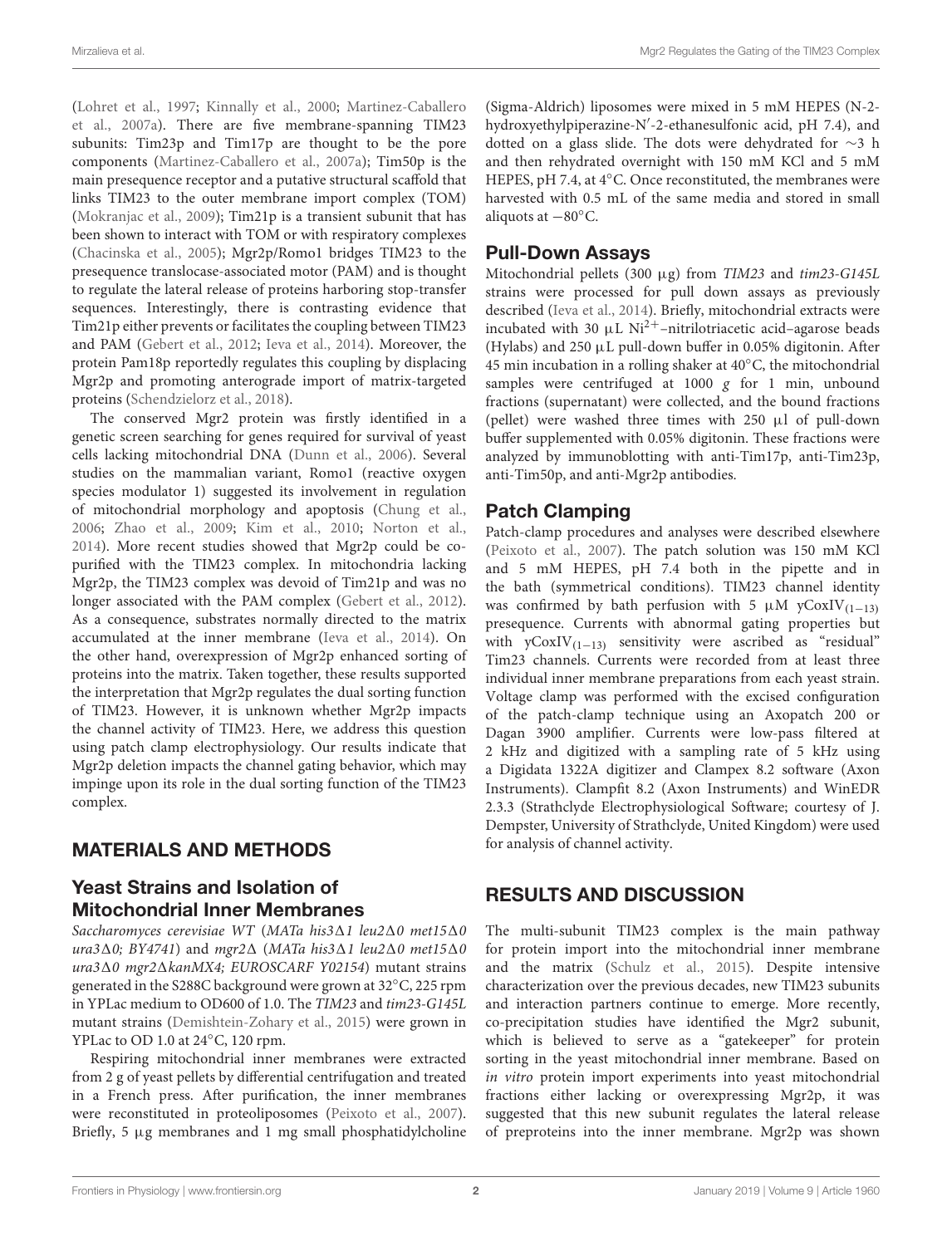

<span id="page-4-0"></span>to crosslink with the preproteins in transit, suggesting its close proximity to the translocation pore [\(Ieva et al.,](#page-5-11) [2014\)](#page-5-11). However, the exact mechanism of protein translocation is unknown.

# Effect of Mgr2p Removal Upon TIM23 Channel Activity

We examined the impact of Mgr2p deletion on the channel activity of TIM23 using patch clamp electrophysiology. Mgr2p deletion was confirmed by immunoblot and immunofluorescence (**[Supplementary Figure S1](#page-5-17)**) and the integrity of the remaining TIM23 core complex was reported elsewhere [\(Gebert et al.,](#page-5-10) [2012\)](#page-5-10). **[Figure 1A](#page-4-0)** shows sample current traces representative of normal TIM23 conductance rapidly gating between open, semi-open, and closed levels [\(Martinez-Caballero et al.,](#page-5-18) [2007b\)](#page-5-18). Albeit similar to that of TIM22, this gating behavior is sensitive to synthetic presequences like yCoxIV(1−13) [\(Peixoto et al.,](#page-6-3) [2007\)](#page-6-3). Therefore, presequence sensitivity can be used to ascertain the identity of TIM23-like channel currents in inner membrane preparations. Wild type mitochondrial inner membranes displayed normal TIM23 channels in 69.8 % of the patches (n = 50, **[Figure 1B](#page-4-0)**). Conversely, this frequency dropped to 39 % when analyzing  $mgr2\Delta$  mitochondria. This was

accompanied by an increase in residual channel activities that were still sensitive to the synthetic presequences (**[Figures 1A,B](#page-4-0)**). Aside from increasing normal TIM23 activity, it has been previously demonstrated that  $yCoxIV_{(1-13)}$  can be imported by respiring mitochondria [\(Martinez-Caballero et al.,](#page-5-18) [2007b\)](#page-5-18). This was confirmed routinely in our preparations, and Mgr2p elimination did not impair  $yCoxIV_{(1-13)}$  accumulation (**[Supplementary Figure S2](#page-5-17)**). Interestingly, mgr21 mitochondria displayed disparate sensitivity to synthetic presequences: rather than a reversible increase in activity, the residual channels underwent a stepwise and irreversible closure (not shown).

In order to independently verify these results, we resorted to a yeast strain harboring a G145L mutation in the second transmembrane helix of the Tim23 protein. This mutation caused loss of the Mgr2 subunit from the TIM23 complex, as shown in pull down experiments using the Tim23 protein as bait (**[Figure 1D](#page-4-0)**). Patch clamp analysis showed residual TIM23 activity, as seen in the  $mqr2\Delta$  membranes (**[Figure 1C](#page-4-0)**). However, there was an even more dramatic decrease in normal channel frequency (∼16%, not shown), which at closer examination of the pull-down experiments may reflect partial loss of the channel subunit Tim17p as well as Tim50p from the tim23- G145L strain. In accordance, it has been previously demonstrated that depletion of Tim17p renders current traces with no gating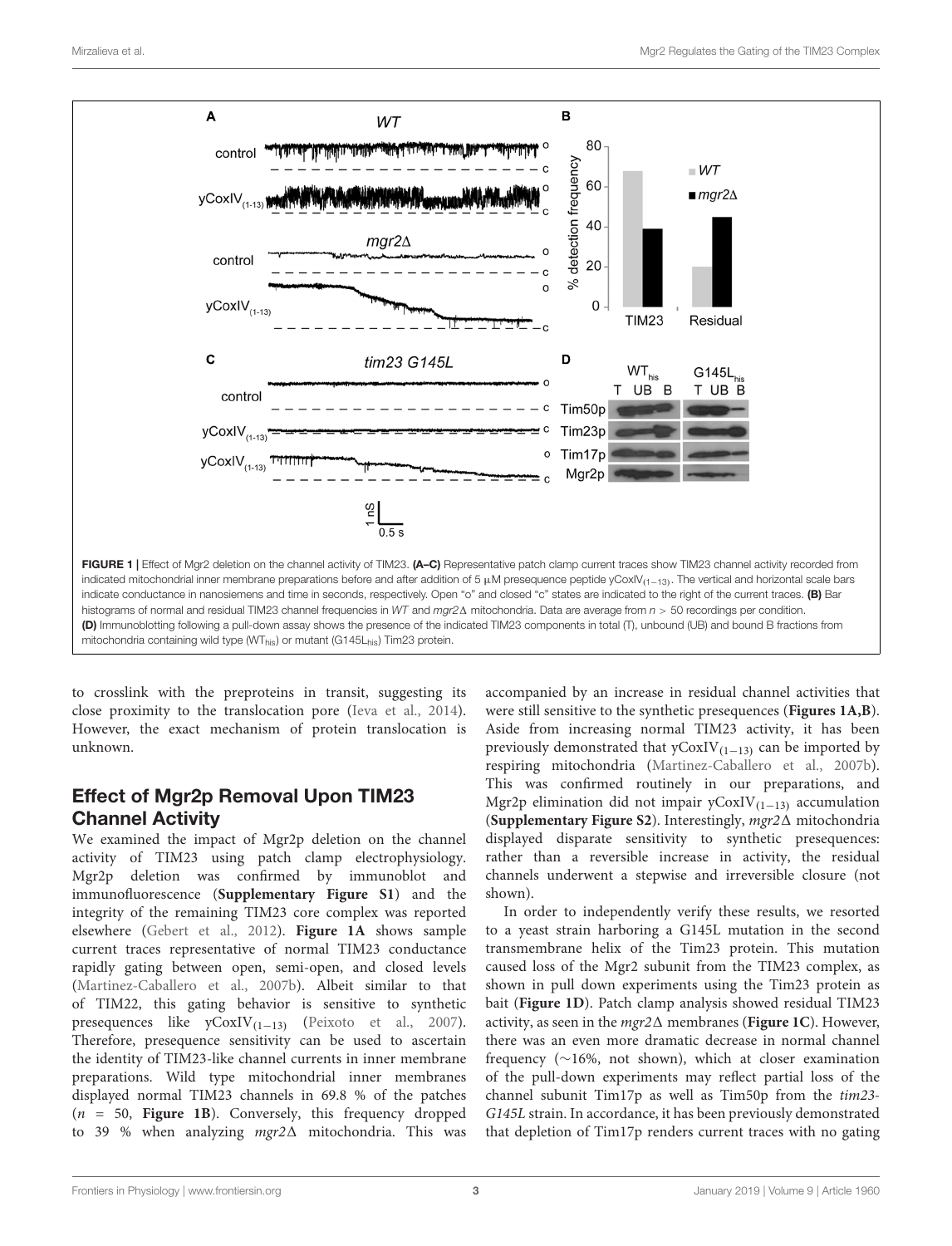transitions and altered sensitivity to presequence signal peptides [\(Martinez-Caballero et al.,](#page-5-7) [2007a\)](#page-5-7). A more recent study showed that removal of an intramolecular disulfide bond facing the inner membrane space of Tim17p (between cysteines 10 and 77) caused similar gating impairment [\(Schendzielorz et al.,](#page-6-1) [2018\)](#page-6-1). Based on examination of deletion strains, it was proposed that the bond is catalyzed by the intermembrane space oxidoreductase Erv1p. Another candidate promoting disulfide bond formation might be Mgr2p given that its deletion caused gating impairment akin to that observed in the tim17 mutants. Future studies will investigate this possibility, as well as the ability of Mgr2 overexpression to reverse the gating impairment in the Tim23p mutants.

Despite some similarity to the Tim17p depletion studies, our results do not support a structural role of Mgr2p within the TIM23 pore. Instead, the presence of both normal and residual activities indicates that Mgr2p depletion affects the stability of the TIM23 core complex. It is unclear if Mgr2p transiently interacts with the TIM23 complex in vivo. If this were the case, the patch clamp data could indicate that the insertion mechanism involves synchronized disassembly of TIM23 during protein import, thus entrapping preproteins in the inner membrane. Future studies will address this possibility by evaluating native TIM23 activity and integrity in the presence of synthetic peptides harboring both an N-terminal and a stop-transfer presequence.

### **REFERENCES**

- <span id="page-5-4"></span>Bohnert, M., Rehling, P., Guiard, B., Herrmann, J. M., Pfanner, N., and Van Der Laan, M. (2010). Cooperation of stop-transfer and conservative sorting mechanisms in mitochondrial protein transport. Curr. Biol. 20, 1227–1232. [doi: 10.1016/j.cub.2010.05.058](https://doi.org/10.1016/j.cub.2010.05.058)
- <span id="page-5-9"></span>Chacinska, A., Lind, M., Frazier, A. E., Dudek, J., Meisinger, C., Geissler, A., et al. (2005). Mitochondrial presequence translocase: switching between TOM tethering and motor recruitment involves Tim21 and Tim17. Cell 120, 817–829. [doi: 10.1016/j.cell.2005.01.011](https://doi.org/10.1016/j.cell.2005.01.011)
- <span id="page-5-13"></span>Chung, Y. M., Kim, J. S., and Yoo, Y. D. (2006). A novel protein, Romo1, induces ROS production in the mitochondria. Biochem. Biophys. Res. Commun. 347, 649–655. [doi: 10.1016/j.bbrc.2006.06.140](https://doi.org/10.1016/j.bbrc.2006.06.140)
- <span id="page-5-0"></span>Danczak-Pazdrowska, A., Kowalczyk, M., Szramka-Pawlak, B., Gornowicz-Porowska, J., Szewczyk, A., Silny, W., et al. (2012). Interleukin-17A and interleukin-23 in morphea. Arch. Med. Sci. 8, 1089–1095. [doi: 10.5114/aoms.](https://doi.org/10.5114/aoms.2012.32421) [2012.32421](https://doi.org/10.5114/aoms.2012.32421)
- <span id="page-5-16"></span>Demishtein-Zohary, K., Marom, M., Neupert, W., Mokranjac, D., and Azem, A. (2015). GxxxG motifs hold the TIM23 complex together. FEBS J. 282, 2178– 2186. [doi: 10.1111/febs.13266](https://doi.org/10.1111/febs.13266)
- <span id="page-5-12"></span>Dunn, C. D., Lee, M. S., Spencer, F. A., and Jensen, R. E. (2006). A genomewide screen for petite-negative yeast strains yields a new subunit of the i-AAA protease complex. Mol. Biol. Cell 17, 213–226. [doi: 10.1091/mbc.e05-06-0585](https://doi.org/10.1091/mbc.e05-06-0585)
- <span id="page-5-10"></span>Gebert, M., Schrempp, S. G., Mehnert, C. S., Heisswolf, A. K., Oeljeklaus, S., Ieva, R., et al. (2012). Mgr2 promotes coupling of the mitochondrial presequence translocase to partner complexes. J. Cell Biol. 197, 595–604. [doi:](https://doi.org/10.1083/jcb.201110047) [10.1083/jcb.201110047](https://doi.org/10.1083/jcb.201110047)
- <span id="page-5-1"></span>Herlan, M., Bornhovd, C., Hell, K., Neupert, W., and Reichert, A. S. (2004). Alternative topogenesis of Mgm1 and mitochondrial morphology depend on ATP and a functional import motor. J. Cell Biol. 165, 167–173. [doi: 10.1083/jcb.](https://doi.org/10.1083/jcb.200403022) [200403022](https://doi.org/10.1083/jcb.200403022)
- <span id="page-5-11"></span>Ieva, R., Schrempp, S. G., Opalinski, L., Wollweber, F., Hoss, P., Heisswolf, A. K., et al. (2014). Mgr2 functions as lateral gatekeeper for preprotein sorting in the

### AUTHOR CONTRIBUTIONS

OM performed the patch clamp experiments, mitochondrial isolations, and immunohistochemistry. SJ and RH performed the ROS measurements. KD performed the yCoxIV accumulation and membrane potential measurements. LD and KD-Z performed the pull down experiments. AA generated the Tim23G145L strain, supervised experiments, and revised the manuscript. CD generated the Mgr2p antibody, performed the immunoblot in **[Supplementary Figure S1](#page-5-17)**, and revised the manuscript. PP performed the patch clamp, experimental design and supervision, and manuscript writing.

### FUNDING

This work was funded by grants from the American Heart and Stroke Association (18AIREA33960383) and PSC-CUNY 61716- 00-49 to PP, by EMBO Installation Grant (2138) and European Research Council Starting Grant (637649-RevMito) to CD, and Feit Foundation grant to SJ.

### <span id="page-5-17"></span>SUPPLEMENTARY MATERIAL

The Supplementary Material for this article can be found online at: [https://www.frontiersin.org/articles/10.3389/fphys.](https://www.frontiersin.org/articles/10.3389/fphys.2018.01960/full#supplementary-material) [2018.01960/full#supplementary-material](https://www.frontiersin.org/articles/10.3389/fphys.2018.01960/full#supplementary-material)

mitochondrial inner membrane. Mol. Cell 56, 641–652. [doi: 10.1016/j.molcel.](https://doi.org/10.1016/j.molcel.2014.10.010) [2014.10.010](https://doi.org/10.1016/j.molcel.2014.10.010)

- <span id="page-5-2"></span>Ishihara, N., Fujita, Y., Oka, T., and Mihara, K. (2006). Regulation of mitochondrial morphology through proteolytic cleavage of OPA1. EMBO J. 25, 2966–2977. [doi: 10.1038/sj.emboj.7601184](https://doi.org/10.1038/sj.emboj.7601184)
- <span id="page-5-3"></span>Jin, S. M., Lazarou, M., Wang, C., Kane, L. A., Narendra, D. P., and Youle, R. J. (2010). Mitochondrial membrane potential regulates PINK1 import and proteolytic destabilization by PARL. J. Cell Biol. 191, 933–942. [doi: 10.1083/jcb.](https://doi.org/10.1083/jcb.201008084) [201008084](https://doi.org/10.1083/jcb.201008084)
- <span id="page-5-14"></span>Kim, J. J., Lee, S. B., Park, J. K., and Yoo, Y. D. (2010). TNF-alpha-induced ROS production triggering apoptosis is directly linked to Romo1 and Bcl-X(L). Cell Death Differ. 17, 1420–1434. [doi: 10.1038/cdd.2010.19](https://doi.org/10.1038/cdd.2010.19)
- <span id="page-5-6"></span>Kinnally, K. W., Muro, C., and Campo, M. L. (2000). MCC and PSC, the putative protein import channels of mitochondria. J. Bioenerg. Biomembr. 32, 47–54. [doi: 10.1023/A:1005560328334](https://doi.org/10.1023/A:1005560328334)
- <span id="page-5-5"></span>Lohret, T. A., Jensen, R. E., and Kinnally, K. W. (1997). Tim23, a protein import component of the mitochondrial inner membrane, is required for normal activity of the multiple conductance channel, MCC. J. Cell Biol. 137, 377–386. [doi: 10.1083/jcb.137.2.377](https://doi.org/10.1083/jcb.137.2.377)
- <span id="page-5-7"></span>Martinez-Caballero, S., Grigoriev, S. M., Herrmann, J. M., Campo, M. L., and Kinnally, K. W. (2007a). Tim17p regulates the twin pore structure and voltage gating of the mitochondrial protein import complex TIM23. J. Biol. Chem. 282, 3584–3593.
- <span id="page-5-18"></span>Martinez-Caballero, S., Peixoto, P. M., Kinnally, K. W., and Campo, M. L. (2007b). A fluorescence assay for peptide translocation into mitochondria. Anal. Biochem. 362, 76–82. [doi: 10.1016/j.ab.2006.](https://doi.org/10.1016/j.ab.2006.12.015) [12.015](https://doi.org/10.1016/j.ab.2006.12.015)
- <span id="page-5-8"></span>Mokranjac, D., Sichting, M., Popov-Celeketic, D., Mapa, K., Gevorkyan-Airapetov, L., Zohary, K., et al. (2009). Role of Tim50 in the transfer of precursor proteins from the outer to the inner membrane of mitochondria. Mol. Biol. Cell 20, 1400–1407. [doi: 10.1091/mbc.E08-09-0934](https://doi.org/10.1091/mbc.E08-09-0934)
- <span id="page-5-15"></span>Norton, M., Ng, A. C., Baird, S., Dumoulin, A., Shutt, T., Mah, N., et al. (2014). ROMO1 is an essential redox-dependent regulator of